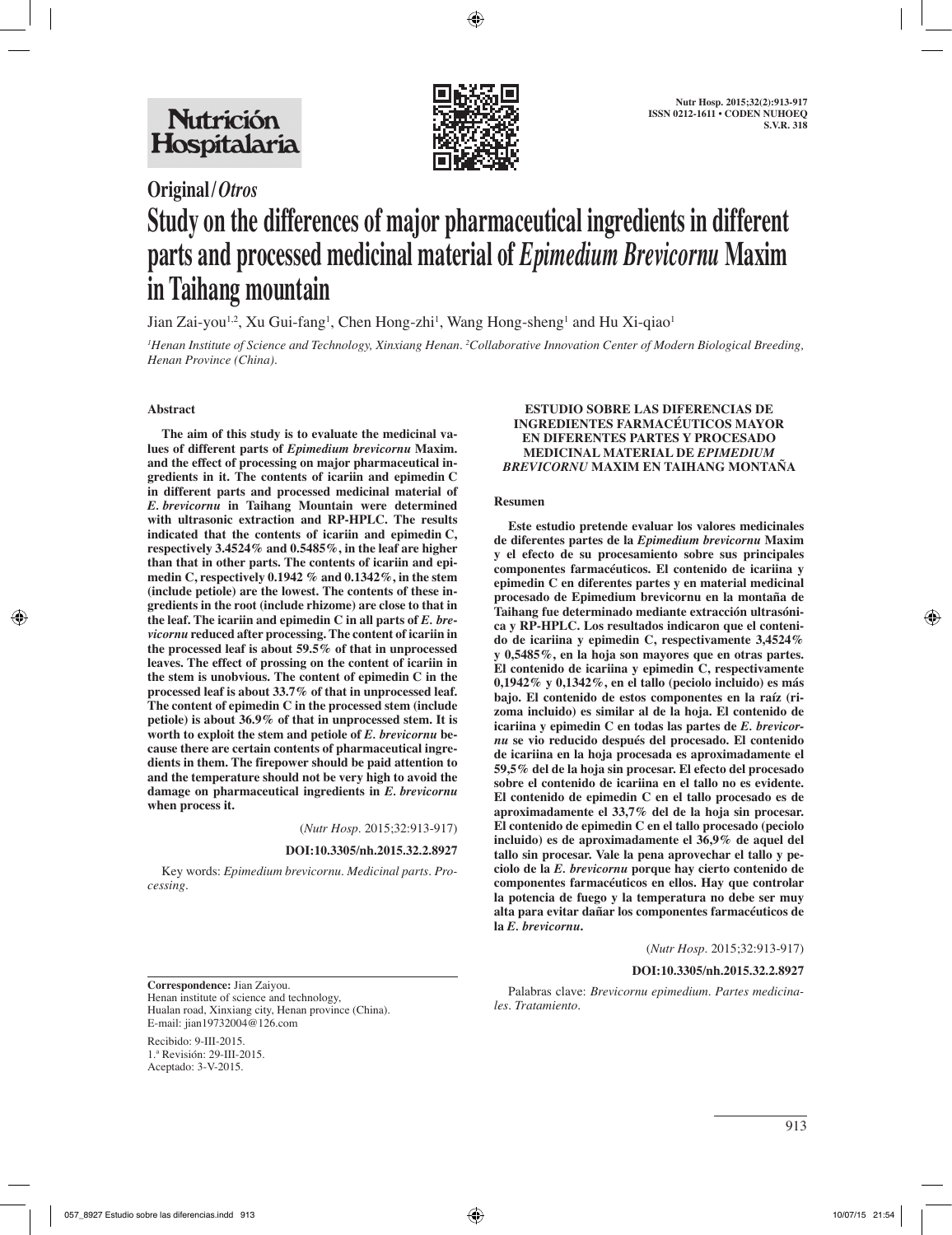# **Introduction**

*Epimedium brevicornu* Maxim is perennial herbaceous plant<sup>1</sup>. The leaf of *E. brevicornu* is a kind of traditional Chinese medicine. Many of the medicinal chemical components such as icariin, caohuoside, baohuoside, epimedin A, epimedin B, and epimedin C are flavonoids<sup>2,3</sup>. As traditional Chinese medicine, the leaf of *E*. *brevicornu* is named epimedii folium with tonic, anti-rheumatic and aphrodisiac effects. Epimedii folium can be used to cure impotence, emission, osteomalacia, rheumatism, apoplexy and so on<sup>4</sup>.

*E*. *brevicornu* widely distribute in China. There is rich resources of *E*. *brevicornu* in Taihang Mountain. The stem of *E*. *brevicornu* is herbaceous and its compound leaves consist of nine leaflets. Its petiole branches and form trifoliolate leaf. The leaf is thin and like paper. The total biomass of stem and petiole is close to that of leaf blade. The part of *E*. *brevicornu* used as Chinese medicine is leaf prescribed in Chinese Pharmacopoeia<sup>4</sup>. Therefore, these stem and petiole are wasted when harvest *E*. *brevicornu*. We determined the contents of major pharmaceutical ingredients in different parts of *E*. *brevicornu* distributed in Taihang Mountain to improve rational usage of the resources. In tradition, The processing of epimedii folium is broiling with suet oil to increase its effect. There are differences in the reports on the contents of major pharmaceutical ingredients in the processed epimedii folium. Therefore, the differences between the contents of major pharmaceutical ingredients in the processed epimedii folium and that in unprocessed materials were also studied in our paper to promote the proper usage and rational processing of epimedii folium.

## **Materials and methods**

## *Reagents and materials*

Instruments: HPLC instrument, Shimadzu, MS-2010, Lectronic Analytic Balance (precision: 0.0001), Ultrasonator and Rotary Evaporator were used in study.

Reagents: methanol (AR), ethanol (AR) and acetonitrile (HPLC grade) were used in experiment. Standard icariin and epimedin C (99.8 %) were purchased from National Institute for the Control of Pharmaceutical and Biological Products in October 2014.

Materials: The *E*. *brevicornu* materials were collected in Guanshan, Xigou and Jiulianshan of Xinxiang city in Henan province in June 2014. 100 plants were randomly dug in each location. The leaf, stem (include petiole) and root (include rhizome) were separated and drought to constant weight at 45º C.

## *Methods*

Process materials: The leaves of *E*. *brevicornu* were cut into slices of 5-7 mm in width. The stems (include petioles) were cut into sections of 12-14 mm in length. 10 g suet oil was melted in pan with small fire and then 50 g *E*. *brevicornu* materials was put into the pan. The materials was stired and fried in the pan with small fire. The fried materials was taken out when the suet oil completely infiltrated into the materials and these materials appeared with glossy sheen.

Preparation of extract: The *E*. *brevicornu* materials was crushed and sieved with 80 meshes sieve. 1 g materials was extracted with 20 ml ethanol solvent (70%) in an ultrasonic bath for 1 h. The mixture was filtered and the residue was extracted with same solvent once again. These filtrate was merged and added to 40 ml. The extract was filtered using a 0.22 µm membrane filter. Each kind of materials was extracted respectively three times.

Determine the contents of icariin and epimedin C in extracts: The HPLC column used was a Diamonsil C18 reverse-phase column (5 µm, 250×4.6 mm). The volume of extract injected was 10 µl, and then elution was performed with a gradient mobile phase consisting of acetonitrile and water. The content of acetonitrile in the gradient mobile phase varies as below (v/v): from 22 to 29 % in 0–12 min, 29 to 29.5 % in 12–20 min and 29.5 to 30 % in 20–22 min. The flow rate was 1 ml/min and the temperature in HPLC column was 35º C. A variable wavelength recorder set at 270 nm was used to detect ingredients eluted from the column. Standard icariin solutions were prepared at 0.025 mg/mL, 0.15 mg/mL, 0.25 mg/mL, 0.5mg/ mL, 2.5 mg/mL and 5 mg/mL respectively. Standard epimedin C solutions were prepared at 0.015 mg/mL, 0.05 mg/mL, 0.15 mg/mL, 0.25 mg/mL, 0.5mg/mL, 2.5 mg/mL and 5 mg/mL respectively. These standard solutions were analyzed according to the above HPLC method. Chromatography peak areas of icariin and epimedin C in standard solutions were respectively recorded to prepare standard curves relating these peak areas to their contents. All of those prepared extracts were analyzed according to the above HPLC method. Chromatography peak areas of icariin and epimedin C in extracts were respectively recorded respectively. These contents of icariin and epimedin C in extracts were analyzed according to their chromatography peak areas and the standard curves. All of the data were analyzed with SPSS (Statistical Product and Service Solutions).

## **Results and analysis**

## *Standard curves of icariin and epimedin C*

The HPLC chromatograms of standard icariin and epimedin C are showed in figure 1. These standard curves of icariin and epimedin C were drafted according to their peak areas and their contents. Standard curve of icariin is  $y = 5856528.16x+141710.54$  (x: content, y: peak area,  $R^2 = 0.9998$ ). The retention time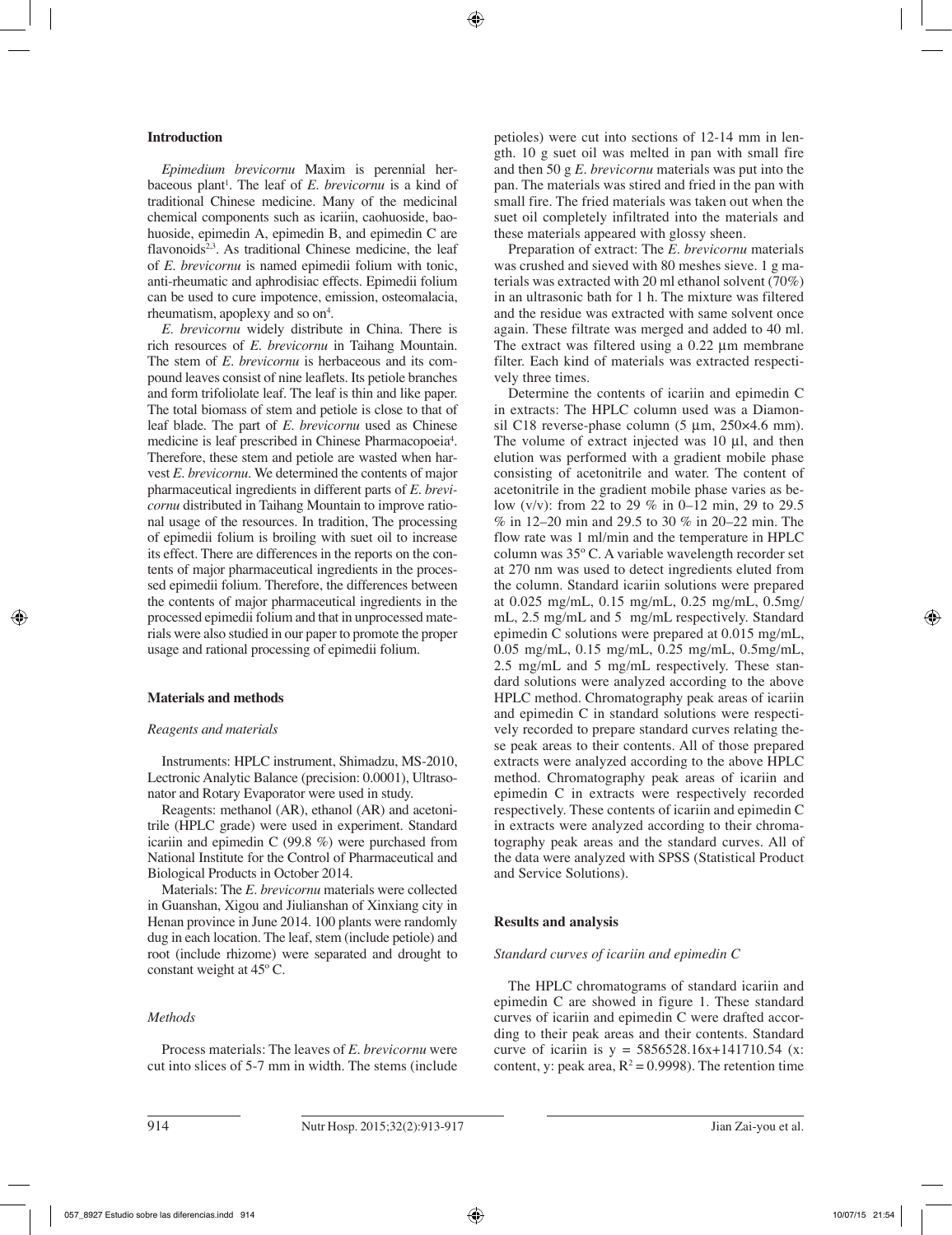of icariin is 18.01-18.013 min. Standard curve of epimedin C is y = 14117474.50x+181626.91 (x: content, y: peak area,  $R^2 = 0.9998$ ). The retention time of epimedin C is 16.39-16.41 min.

# *Differences between these contents of icariin or epimedin C in different parts of E. brevicornu*

The peaks of icariin and epimedin C in extract chromatograms were identified according to their retention time in HPLC (Fig. 2). The contents of icariin and epimedin C in extracts and unprocessed materials were analyzed according to their peak areas and standard curves also (Table I).

The results showes that there are very significant difference between these contents of icariin or epimedin C in different parts of *E*. *brevicornu*. These contents of icariin and epimedin C in stem (include petiole) are lowest and that in leaves are highest. The content of epimedin C in root (include rhizome) is about 65.4% of that in leaves. However, the content of icariin in root (include rhizome) is only about 14.9% of that in leaves.



*Fig. 1.—HPLC Chromatograms of standard icariin and epimedin C (a: epimedin C, b: icariin).*



*Fig. 2.—HPLC chromatograms of extract from unprocessed* E. brevicornu *leaves (a: epimedin C, b: icariin).*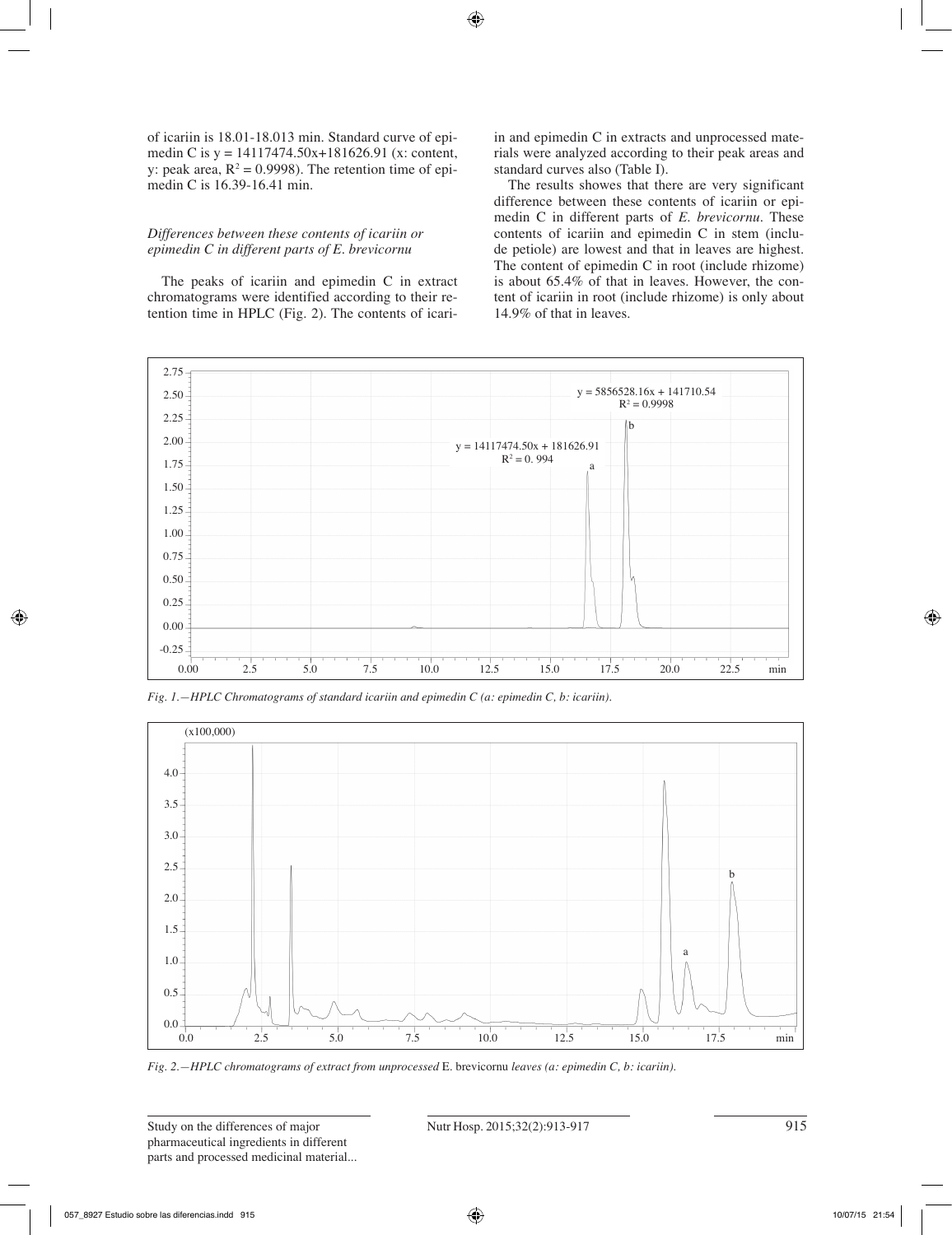| 14VIV 1<br>The contents of icariin and epimedin C in different parts of unprocessed E. brevicornu $(\%)$ |                                  |                  |                                  |                  |  |  |  |  |  |
|----------------------------------------------------------------------------------------------------------|----------------------------------|------------------|----------------------------------|------------------|--|--|--|--|--|
| Parts<br>Root (include rhizome) 1<br>Root (include rhizome) 2<br>Root (include rhizome) 3                | Epimedin $C(\%)$                 |                  | <i>licariin</i> $(\%)$           |                  |  |  |  |  |  |
|                                                                                                          | 0.351208<br>0.392668<br>0.3318   | $0.3586^{\circ}$ | 0.549924<br>0.541604<br>0.451088 | $0.5142^{\rm a}$ |  |  |  |  |  |
| Stem (include petiole) 1<br>Stem (include petiole) 2<br>Stem (include petiole) 3                         | 0.131984<br>0.150044<br>0.120684 | $0.1342^b$       | 0.188392<br>0.173952<br>0.220232 | $0.1942^b$       |  |  |  |  |  |
| Leaves 1<br>Leaves 2<br>Leaves 3                                                                         | 0.540148<br>0.558748<br>0.546528 | 0.5485c          | 2.858464<br>3.55716<br>3.941472  | 3.4524c          |  |  |  |  |  |
| Anova                                                                                                    | $f=303.413 > f_{0.01} = 10.9$    |                  | $f=95.159 > f_{0.05} = 10.9$     |                  |  |  |  |  |  |

**Table I**

Note: a, b and c mean the results of multiple comparisons.

# *Content variances of icariin and epimedin C in materials before and after processing*

The representative HPLC chromatogram of extract from processed *E*. *brevicornu* materials is showed in figure 3. The contents of icariin and epimedin C in these extracts of processed materials were analyzed according to their peak areas and standard curves also (Table II).

The contents of icariin and epimedin C in *E*. *brevicornu* materials decreased in different degree after processing. The content of icariin in processed leaves, about 59.5% of that in unprocessed leaves, obviously decreased. But there is not obvious difference between the contents of icariin in processed stem (include petiole) and that in unprocessed stem (include petiole). The contents of epimedin C in *E*. *brevicornu* materials obviously decreased after processing also. The content of epimedin C in processed leaves is only about 33.7% of that in unprocessed leaves. And the content of epimedin C in processed stem (include petiole) is about 36.9% of that in unprocessed materials.

# **Discussion**

The utilized part of *E*. *brevicornu* is leaf in traditional Chinese medicine, which possibly is related to



*Fig. 3.—Representative HPLC chromatograms of extract from processed* E. brevicornu *materials (a: epimedin C, b: icariin).*